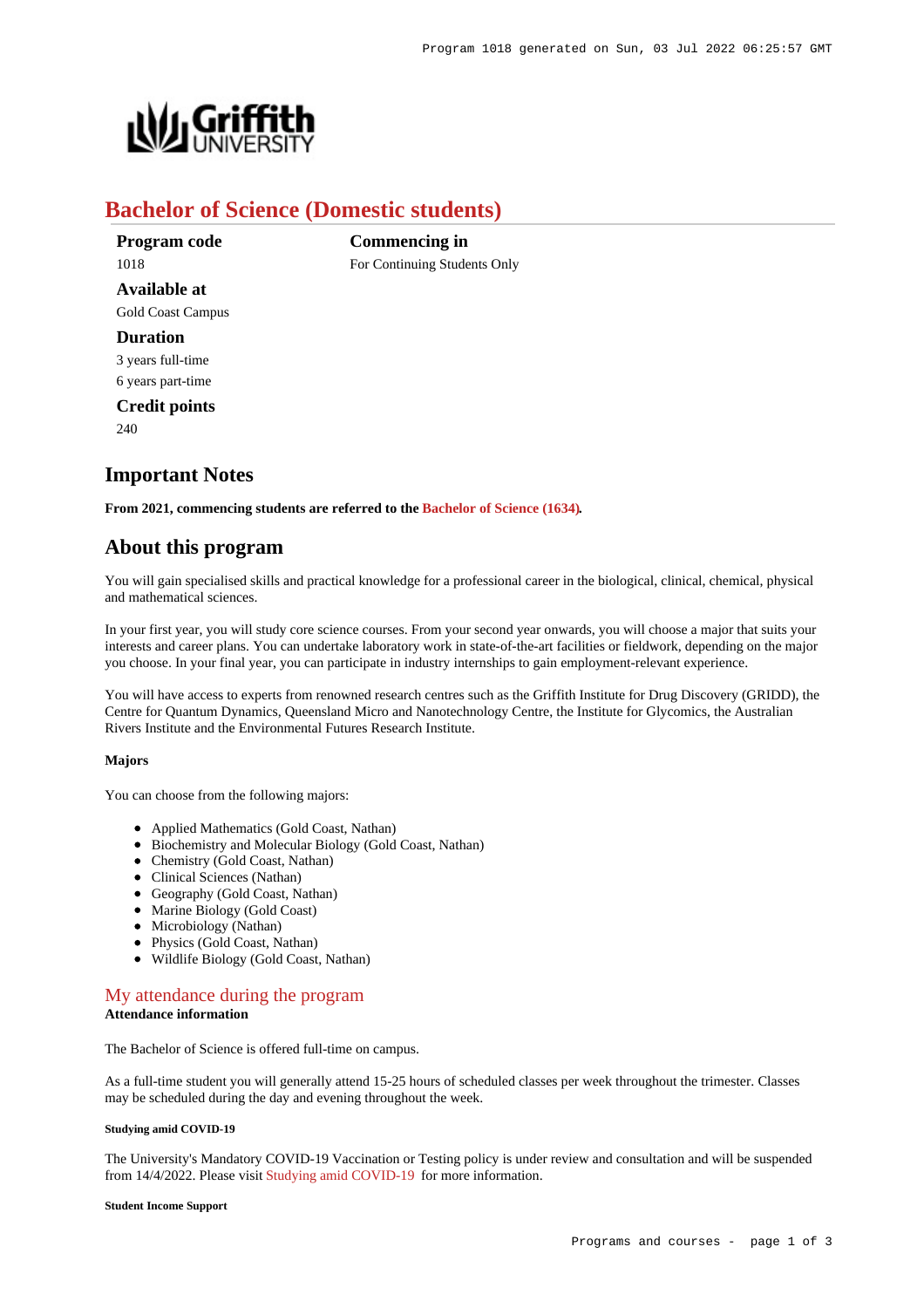To be classed as a full-time student, you are required to enrol in a minimum number of credit points each standard study period. The minimum credit points for full-time enrolment in this program is 30 credit points.

Trimester 1 and Trimester 2 are deemed standard study periods. As Trimester 3 is a non-standard study period, continuing students moving from one year to the next will not be required to study during this trimester to be eligible for student income support.

Domestic students who commence in Trimester 3 may be eligible for student income support from the onset of study provided they are enrolled full-time in this study period.

Please refer to the [Australian Government website](https://www.humanservices.gov.au/customer/dhs/centrelink) for more details.

Students may take a reduced study load. You will be classed as a part-time student if you enrol in less than 30 credit points per semester. This may affect entitlement to Centrelink benefits. International students must maintain a full-time study load.

#### **Work-integrated learning**

Work-integrated learning activities integrate theoretical learning with its application in the workplace. The inclusion of workintegrated learning activities in this degree program demonstrates Griffith's commitment to preparing its graduates for success in their working life.

This program has incorporated workplace-authentic practical activities, undertaken in the field or laboratory, or actual workintegrated learning as an integral component of the capstone course, providing opportunity for students to complete their studies in an industry placement, as part of a formal Research Centre or as a working member of a research group.

## [My career opportunities](https://www148.griffith.edu.au/programs-courses/Program/1018/Overview/Domestic#opportunities)

### **My career opportunities**

Depending on your major, you will be prepared for work in environment-related jobs, for example as an environment consultant, environmental scientist or mine environment officer; in biological, chemical and clinical sciences as a microbiologist, pharmaceutical scientist, biochemist, chemist or biotechnologist; in physics and maths as a mathematician or physicist; or, with further study, in a broader role, for example as a patents officer or science teacher.

You may also choose to undertake a fourth-year research honours degree that can lead to a PhD and a career in research.

# [Program accreditation](https://www148.griffith.edu.au/programs-courses/Program/1018/Overview/Domestic#accreditation)

# **Program accreditation**

Accreditation will vary depending upon your choice of major:

- Chemistry is accredited by the [Royal Australian Chemical Institute](https://www.raci.org.au/).
- Physics is accredited by the [Australian Institute of Physics](http://www.aip.org.au/info/).

## [Professional recognition](https://www148.griffith.edu.au/programs-courses/Program/1018/Overview/Domestic#recognition)

# **Professional recognition**

As a graduate of the Bachelor of Science, you will (depending upon your major) be eligible for membership of the following professional bodies:

- [Ausbiotech Limited](http://www.ausbiotech.org/)
- [Australian Mathematical Society \(AUTMS\)](http://www.austms.org.au/)
- [Australian and New Zealand Society for Cell and Development Biology \(ANZSCDB\)](http://www.anzscdb.org/)
- [Australian Institute of Food Science and Technology \(AIFST\)](http://www.aifst.asn.au/)
- [Australian Society for Biochemistry and Molecular Biology \(ASBMB\)](https://www.asbmb.org.au/)
- [Australian Society for Medical Research \(ASMR\)](http://www.asmr.org.au/)
- [Australian Society of Plant Scientists \(ASPS\)](http://www.asps.org.au/)
- [Royal Australian Chemical Institute \(RACI\)](https://www.raci.org.au/)
- [Australian Institute of Physics \(AIP\)](http://www.aip.org.au/info/)

# [What are the fees?](https://www148.griffith.edu.au/programs-courses/Program/1018/Overview/Domestic#fees)

# **Commonwealth supported students**

- The fee is indicative of an annual full-time load (80 credit points) in a program categorized to one of the Australian Government's broad discipline areas (student contribution bands). A student's actual annual fee may vary in accordance with his or her choice of majors and electives. The Australian Government sets [student contribution](http://studyassist.gov.au/sites/studyassist/helppayingmyfees/csps/pages/student-contribution-amounts) [amounts](http://studyassist.gov.au/sites/studyassist/helppayingmyfees/csps/pages/student-contribution-amounts) on an annual basis.
- Find out more...

#### **Fee-paying undergraduate (domestic) students**